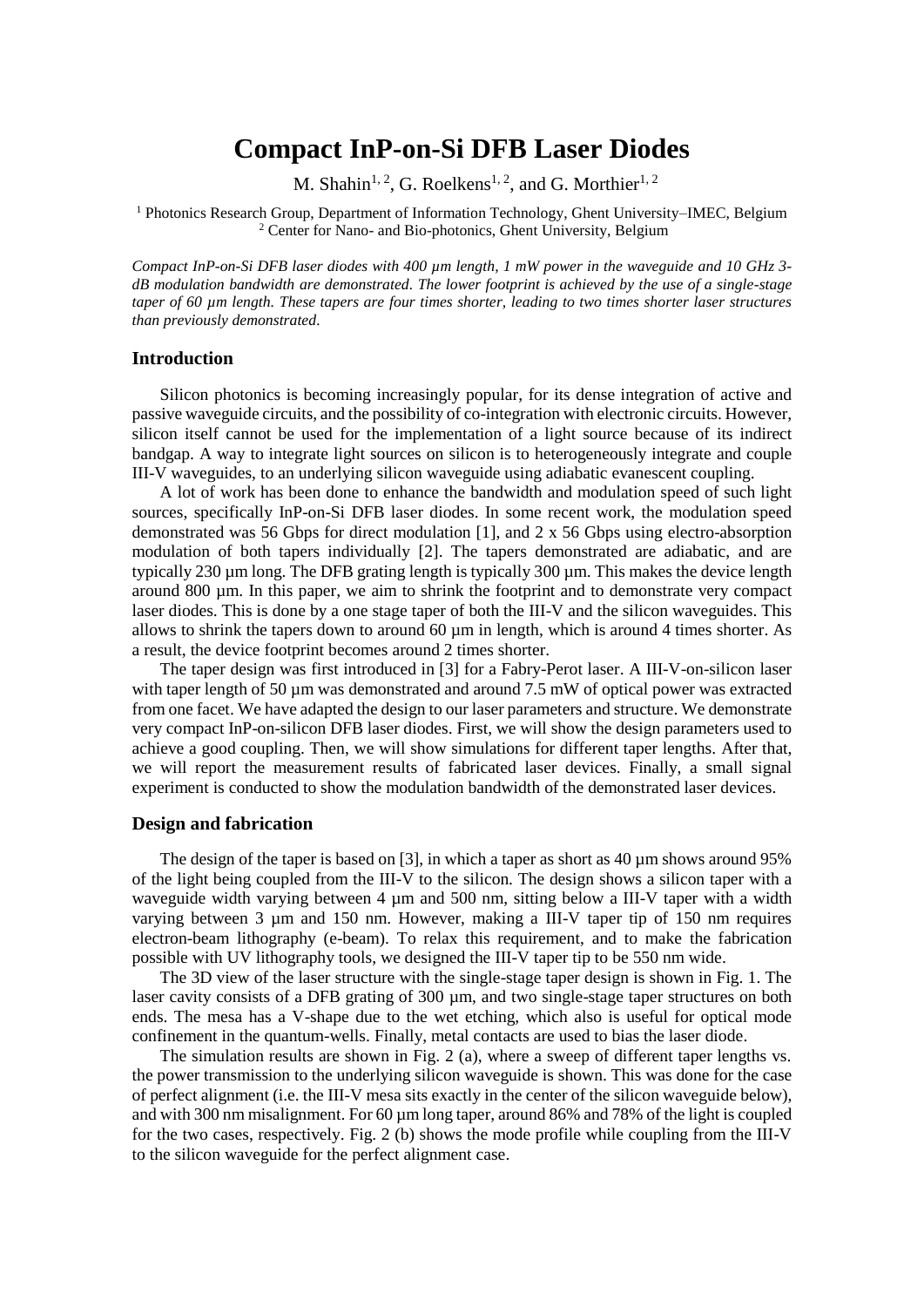

Fig. 1. 3D view of the fabricated laser showing the tapering of both the silicon and the III-V mesa



Fig. 2. (a) Simulations show the coupling from the III-V to the silicon from 10 to 60  $\mu$ m long tapers with perfect alignment of the III-V waveguide on top of the silicon waveguide, and with 300 nm misalignment, (b) the coupling from the III-V to the silicon waveguides with 60 µm long taper and perfect alignment

Ideally, a perfect alignment of the III-V mesa structure on top of the silicon is desired. However, during the mesa definition lithography, a misalignment of 200-300 nm is expected. Fig. 3 (a-b) show how the mesa would be located with respect to the silicon waveguide in case of (a) perfect alignment vs. (b) with a 300 nm misalignment. Since the taper tip width is comparable to the silicon waveguide width, around half of the taper tip will not be on top of the silicon waveguide. And because the coupling region is very short, misalignment is expected to decrease the coupling. This is indeed confirmed by the simulation results in Fig.2 (a).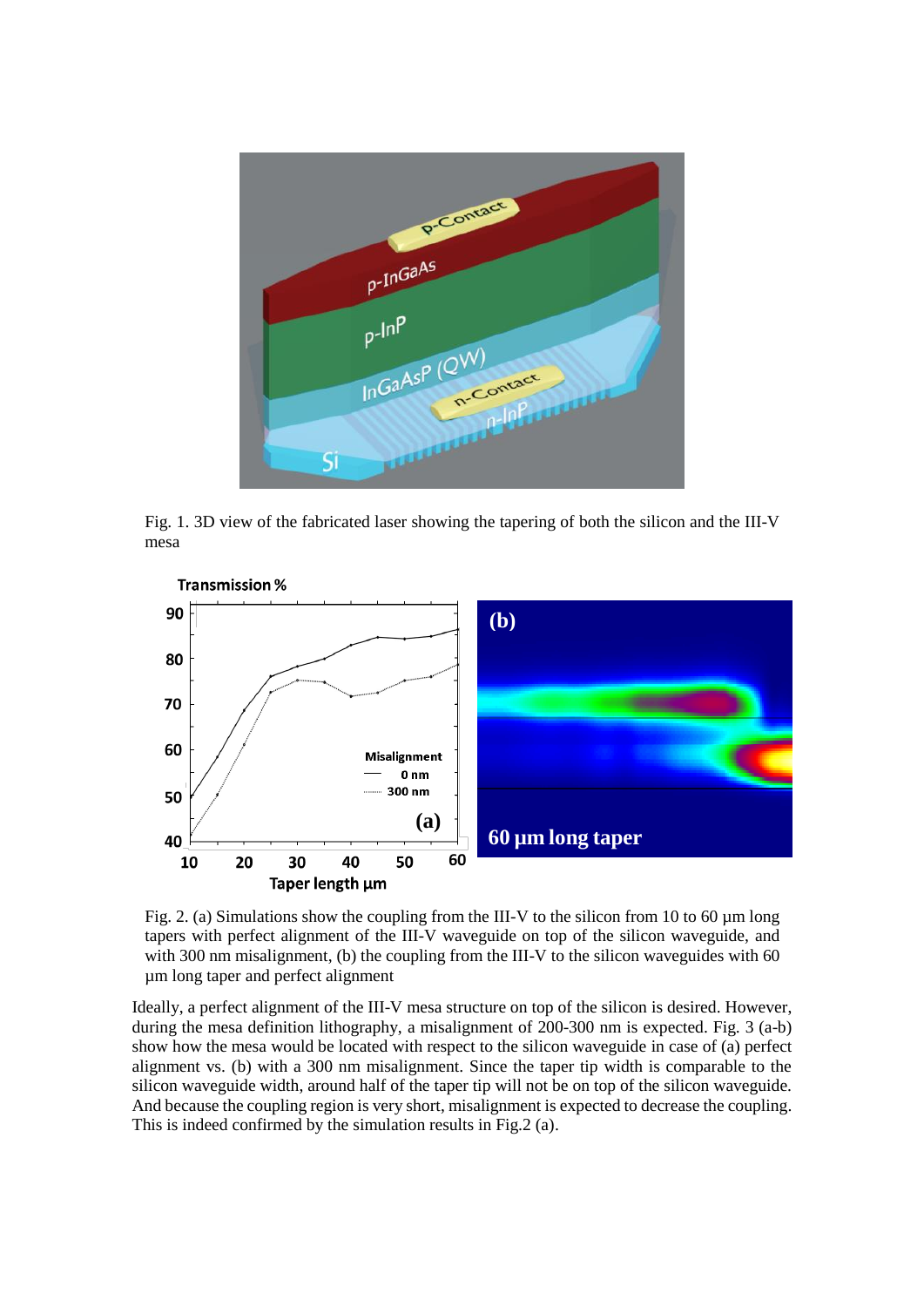

Fig. 3. Top view with (a) a perfect alignment vs. (b) 300 nm misalignment showing the criticality of misalignment

The epitaxial structure used for this device is based on an InAlGaAs active region. The active region consists of 2 InAlGaAs separate confinement heterostructure (SCH) layers (50 nm thick) and 10 InAlGaAs quantum wells (6 nm thick, PL wavelength 1530 nm) separated by 11 InAlGaAs barriers (10 nm thick). The thicknesses of the n-InP, p-InP and p-InGaAs are 150 nm, 1500 nm and 200 nm, respectively. The InP epitaxial structure is bonded on a 400 nm-thick Si waveguide (4 µm wide) that has a 300 µm-long DFB grating. The grating period is 246 nm with a 50% duty cycle, and is etched 180 nm deep. A quarter-wave shift is located in the center of the grating.

#### **Characterization**

The optical output power in the waveguide vs. the injected current is shown in Fig. 4 (a). The different taper lengths give similar powers in the output silicon waveguide. The lasers, including the tapers, have around 25  $\Omega$  of resistance. The maximum optical power in the waveguide is around 1 mW. This power is about 4 times lower than in lasers with long tapers, which may be due to the limited misalignment tolerance. This could also be due to the higher series resistance compared to the previous demonstrated lasers, which creates heating. Judging from the simulations, a better alignment and a narrower III-V tip should make it possible to enhance the output power to the same levels.





A small signal modulation experiment was conducted for the laser with 60 µm long taper. The active section as well as the taper section were modulated using a PNA-X Vector Network Analyzer. A 3-dB modulation bandwidth of 10 GHz is measured, as shown in Fig. 4 (b). The low frequency roll-off is due to the taper. This value is typical of such a DFB laser diode. Further optimization, as in [1] or [2] could enhance the bandwidth further, to obtain both a compact and a high speed laser diode.